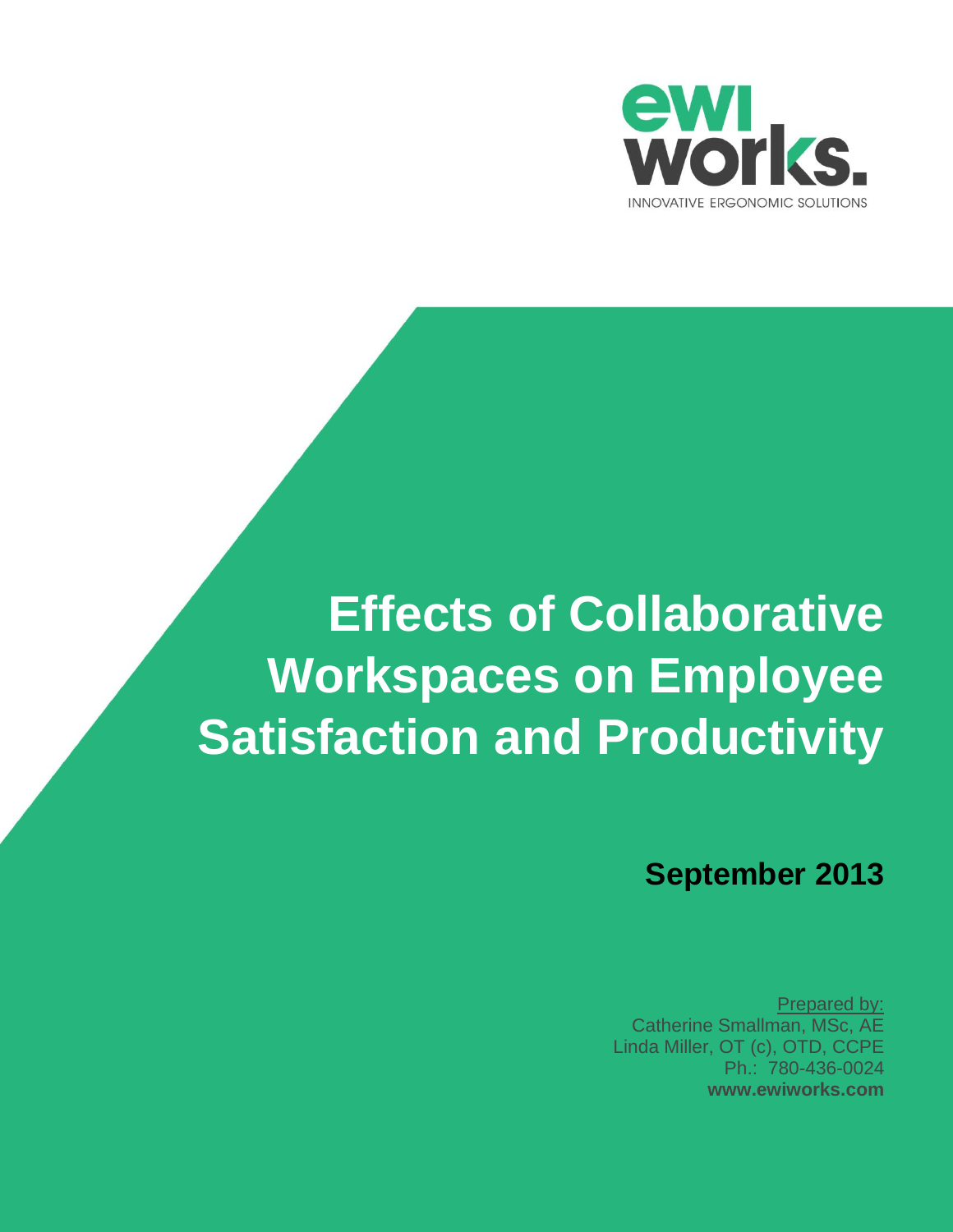At EWI Works, occupational ergonomics is our core business. Our commitment to providing effective solutions, rather than just simply identifying issues, has allowed EWI Works to stand apart from other service providers.



Corporate Office: Unit 201, 5677-99 Street Edmonton, Alberta, T6E 3N8 Tel: +1 (780) 436-0024 Fax: +1 (780) 436-0092 Email: info@ewiworks.com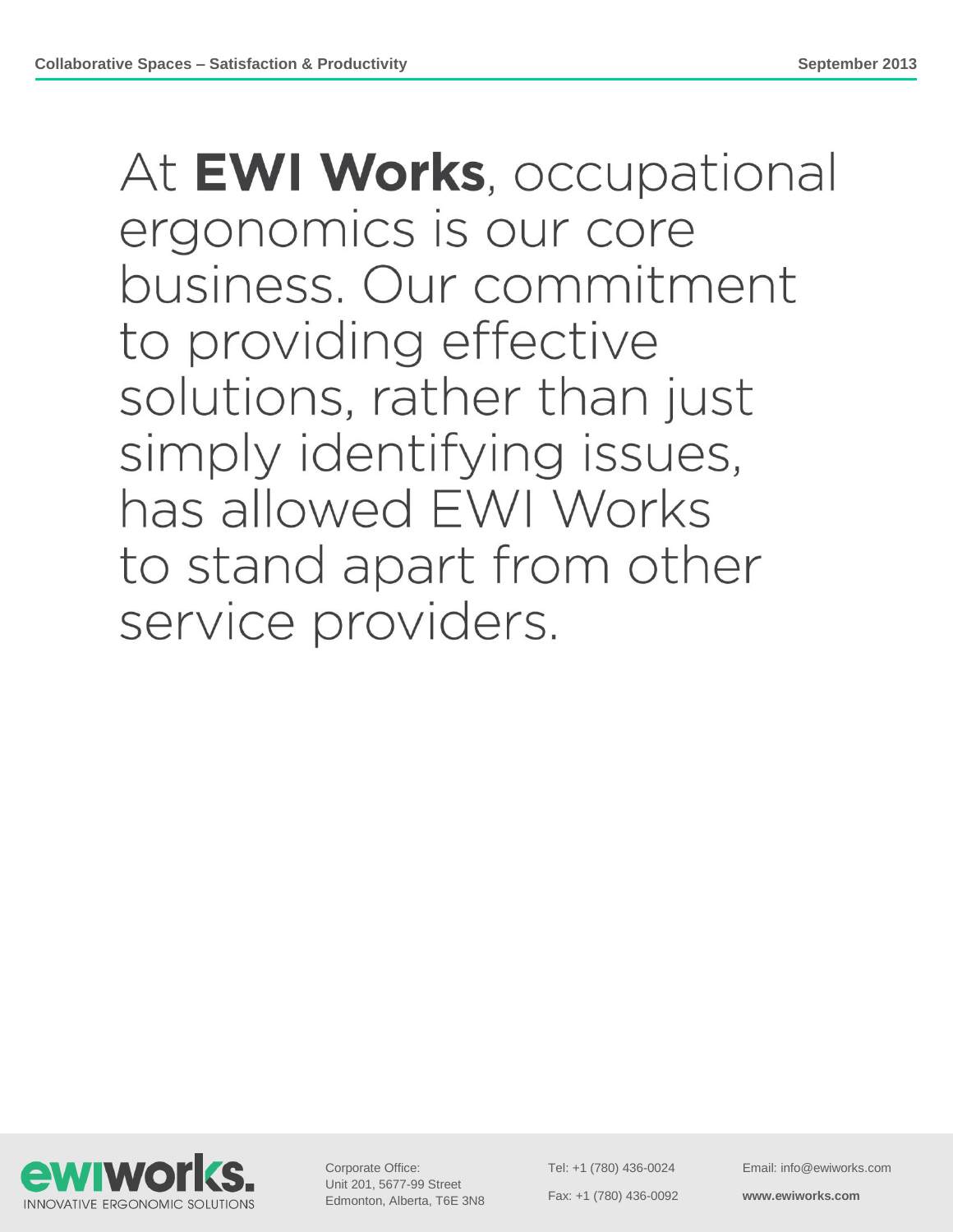# **Executive Summary**

Open-plan workspaces in offices are becoming an increasing trend among companies. Employers tend to prefer the open-plan office design because of decreased associated costs, claims of increased communication, and collaboration among employees, which is said to increase office productivity. Workspace designs can fall under a variety of different designs, which may vary with respect to the degree of privacy. Therefore, it is important that when discussing workspaces, the degree of openness of a workstation be considered. When examining office designs, five categories are frequently used. Offices that fall under a closed plan design are: (1) enclosed private office and (2) enclosed shared office. Offices considered open-plan designs are: (1) cubicle with high partitions, (2) cubicle with low partitions, (3) workspace with limited or no partitions.

Typically, two types of data have been used to evaluate the impact of open office plans – employee productivity and satisfaction. Employee satisfaction has been evaluated using surveys administered to large groups of office workers. Employees situated in open-plan offices reported significantly lower perceived job satisfaction regarding multiple indoor environmental quality factors. The major concerns arising with open-plan office designs were a lack of satisfaction with respect to acoustic privacy, noise level, and visual privacy. Interestingly, a study comparing employee satisfaction among varying degrees of openplan workstations found that those in cubicles with higher partitions reported being more unsatisfied with most indoor environmental quality factors than those in cubicles with low and limited partitions. These results lead researchers to believe that while the high partition cubicles provide increased visual privacy, they also provide a false sense of acoustic privacy, which leads employees to be more dissatisfied than, if they have less perceived privacy. Employee satisfaction with their environment is strongly correlated to access to windows and natural light. Employees are more satisfied when they have access to a view and natural daylight. However, if an employee's workstation contains a window satisfaction may decrease due to difficulties in controlling temperatures and glare. Employees in high partitions tend to be more dissatisfied with access to overall light levels (natural and artificial lighting). Therefore, a partition height of approximately 5 feet may allow adequate access to natural light but also provide adequate visual privacy for employees. More research is still required concerning partition height and access to windows.

A second major claimed benefit of open-plan workspace designs is an increase in employee productivity through increased communication. Not only have employees reported on questionnaires that the lack of perceived privacy in open-plan designs discourages communication, but the open-plan design seems to have a detrimental effect on productivity as well. Excessive environmental noise levels have been identified as a major source for dissatisfaction among employees, and a large source for decreased workplace productivity in open-plan office designs. Many field studies have found that different types of noise have different effects on reported disturbance in work productivity. For example, predictable sounds such as ventilation, machinery humming, or outside traffic are less likely to be reported as disturbing than variable and unpredictable noise such as people talking, phones ringing, and people passing by in hallways<sup>8</sup>. Perceived productivity is reported to be most affected by loud intelligible but irrelevant speech.

If open plan offices are utilized it is recommended that multiple breakout rooms be provided to offer private spaces for employees to conduct meetings and phone calls. Furthermore, open-plan office policies should be designed and implemented to help all employees adapt to a new workspace design. Finally, increasing an employee's perceived control over their workspace via hoteling and coping strategies will help to increase satisfaction and help to ease environmental distractions.



Corporate Office: Unit 201, 5677-99 Street Edmonton, Alberta, T6E 3N8 Tel: +1 (780) 436-0024 Fax: +1 (780) 436-0092 Email: info@ewiworks.com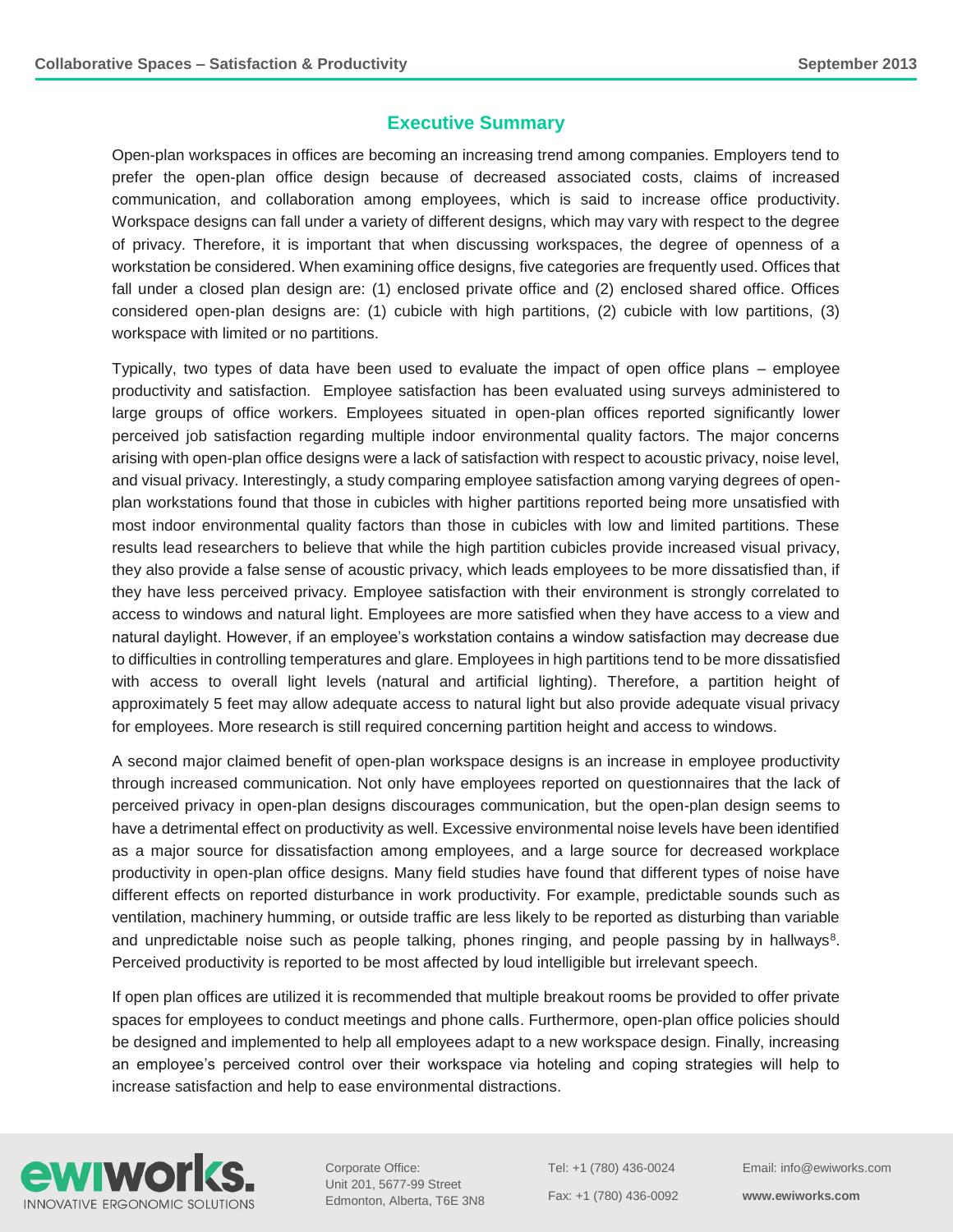# **Effects of Workspace Collaboration on Employee Satisfaction and Productivity**

# **Introduction**

### *Defining Workspace Designs*

In recent years, collaborative work has been a driving factor in the emergence of the use of open plan work spaces as a design trend. Workspaces have a wide variety of office designs ranging from a private enclosed office to a completely open desk workspace. Open-plan workspaces are defined as workspaces that are located within a large open space with multiple employees<sup>1</sup>. However, open-plan workspace designs can differ based on a variety of factors such as the number of partitions dividing an employee's workspace from other workspaces, the height of the partitions used to divide workspaces, or a complete lack of partitions. Therefore, it is important to consider the degree of openness a workstation has when labelling it as an open-plan workstation. When comparing workspace design, 5 categories have been frequently used to specify the type of office $2,3$ .

| <b>Office Type</b>                  | <b>Description</b>                                                     |
|-------------------------------------|------------------------------------------------------------------------|
| <b>Closed-Plan Design</b>           |                                                                        |
| <b>Enclosed Private Office</b>      | Single person in the room, ability to shut the door for privacy        |
| <b>Enclosed Shared Office</b>       | 2-3 people sharing an enclosed room, typically performing similar work |
| <b>Open-Plan Design</b>             |                                                                        |
| <b>Cubicle with High Partitions</b> | Partitions are 5 feet or higher, cubicle in a common workspace shared  |
|                                     | by others                                                              |
| <b>Cubicle with Low Partitions</b>  | Partitions are less than 5 feet, cubicle in a common workspace shared  |
|                                     | by others                                                              |
| Workspace with limited or no        | Workspace may have no partitions or minimal partitions, workspace in a |
| partitions                          | common area shared by others                                           |

# *Trends in Design (Reasons why)*

Open-plan office designs peaked in popularity in the 1970's but recently have been re-emerging as a new design favorite with the increasing number of employees of today's workforce performing knowledge-based work which is completed in an office setting<sup>6</sup>. Open-plan offices are popular among employers as the designs allow for flexible workspaces, which reduce time required to setup and renovate spaces. These changes also allow for an increased number of employees to fit into the same space requirements, which further decreases building, maintenance, and electricity costs<sup>1,6</sup>. Proponents of open-plan office designs claim a big benefit to this design is the increased ability and promotion of communication and interactions between employees that lead to an increase in productivity and employee satisfaction<sup>6</sup>. The Social Facilitation Theory states that people who are bored at work performing routine job tasks are more likely to be motivated when in non-private working environments because of the extra contact with other people4.



Corporate Office: Unit 201, 5677-99 Street Edmonton, Alberta, T6E 3N8 Tel: +1 (780) 436-0024 Fax: +1 (780) 436-0092 Email: info@ewiworks.com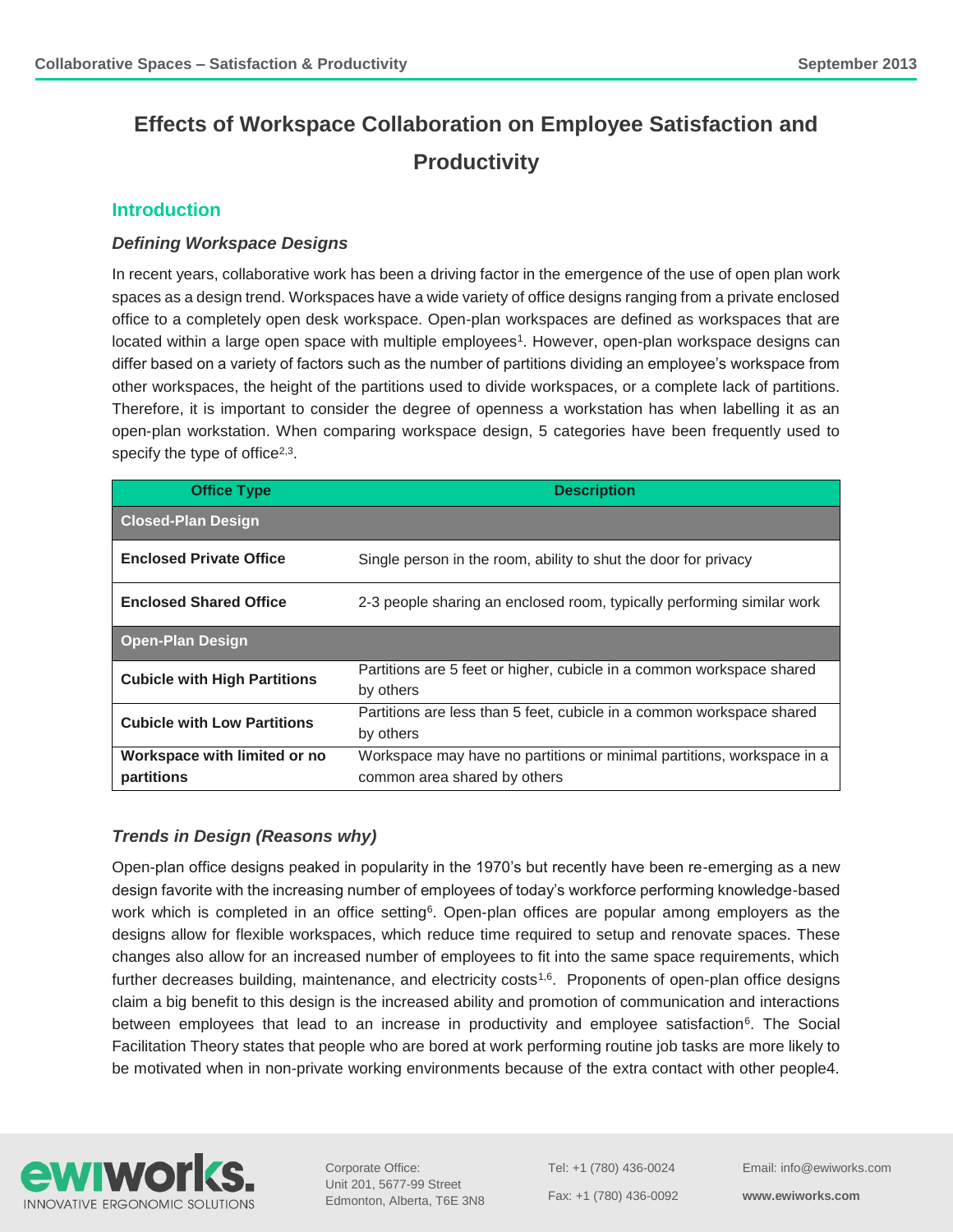While this may be appropriate for the routine tasks, it may not be so applicable to today's office worker in which knowledge work is very integrated and requires a lot of focus and concentration.

# **Open-Plan Workspace Design and Employee Satisfaction**

#### *Satisfaction Differences in Open versus Closed-Plan Designs*

The push towards an open-plan workspace design has been promoted through the claim of increasing employees' job satisfaction. Job satisfaction among employees is an important factor for ensuring employees are more motivated to work, and are more productive. A survey administered to 491 office employees showed that office type has an effect on employees' self-reported health, well-being and job satisfaction<sup>5</sup>. Open-plan offices scored the lowest on survey ratings with respect to perceived health and job satisfaction<sup>5</sup>. Similar satisfaction differences have been reported in office worker surveys where after a move from a closed-plan office to an open-plan office employees reported increased ratings of overall dissatisfaction particularly concerning privacy<sup>2,3</sup>. Employees prefer to have privacy over ease of accessibility for communication<sup>2</sup>.

A large-scale questionnaire administered to 42 764 office employees by the Center for the Built Environment (University of California, Berkeley) had employees rate their satisfaction with a variety Indoor Environmental Quality (IEQ) factors. A recent study used relevant IEQ factors to compare job satisfaction in different office layouts<sup>3</sup>. Clients rated their satisfaction with respect to thermal comfort, air quality, lighting, acoustic quality, office layout, office furnishings, cleanliness and maintenance, and overall satisfaction. Employees were located in one of the five office layouts described in the introduction. Employees with the highest overall satisfaction reports for all categories were located in private offices. Interestingly, reports of ease of communication were no higher in open plan offices than they were in enclosed offices<sup>3</sup>. High concerns over lack of acoustic privacy in open-plan offices were in fact reported to hinder an employee's communication for fear of being overhead<sup>2</sup>.

#### *Acoustic Quality*

The two most predominant factors causing decreased employee satisfaction in open-plan offices are related to acoustic quality; sound privacy, and noise level<sup>2,3,6</sup>. Sound privacy is the employee's perceived ability to not be overhead by co-workers during conversations, and the noise level is the amount of noise that is not relevant to the employee's task.

The Overstimulation Theory explains that, a combination of excessive social interaction and communication, with only minimal amounts of personal space can over stimulate an employee, this can cause an employee to have a negative emotional response often leading to dissatisfaction<sup>7</sup>. An employee's perceived control over distractions and interactions in the office is an important predictor of job satisfaction<sup>13</sup>. Therefore when employees are located in an open-plan office with no control over who they are interacting with, their satisfaction will likely decrease.

# *Satisfaction Differences in Varying Degrees of Open-Plan Designs*

To further examine the open-plan design, research has shed some light on the differences in job satisfaction within the varying degrees of open-plan designs<sup>2,3,6</sup>. Open-plan offices typically come in one of three



Corporate Office: Unit 201, 5677-99 Street Edmonton, Alberta, T6E 3N8

Tel: +1 (780) 436-0024 Fax: +1 (780) 436-0092 Email: info@ewiworks.com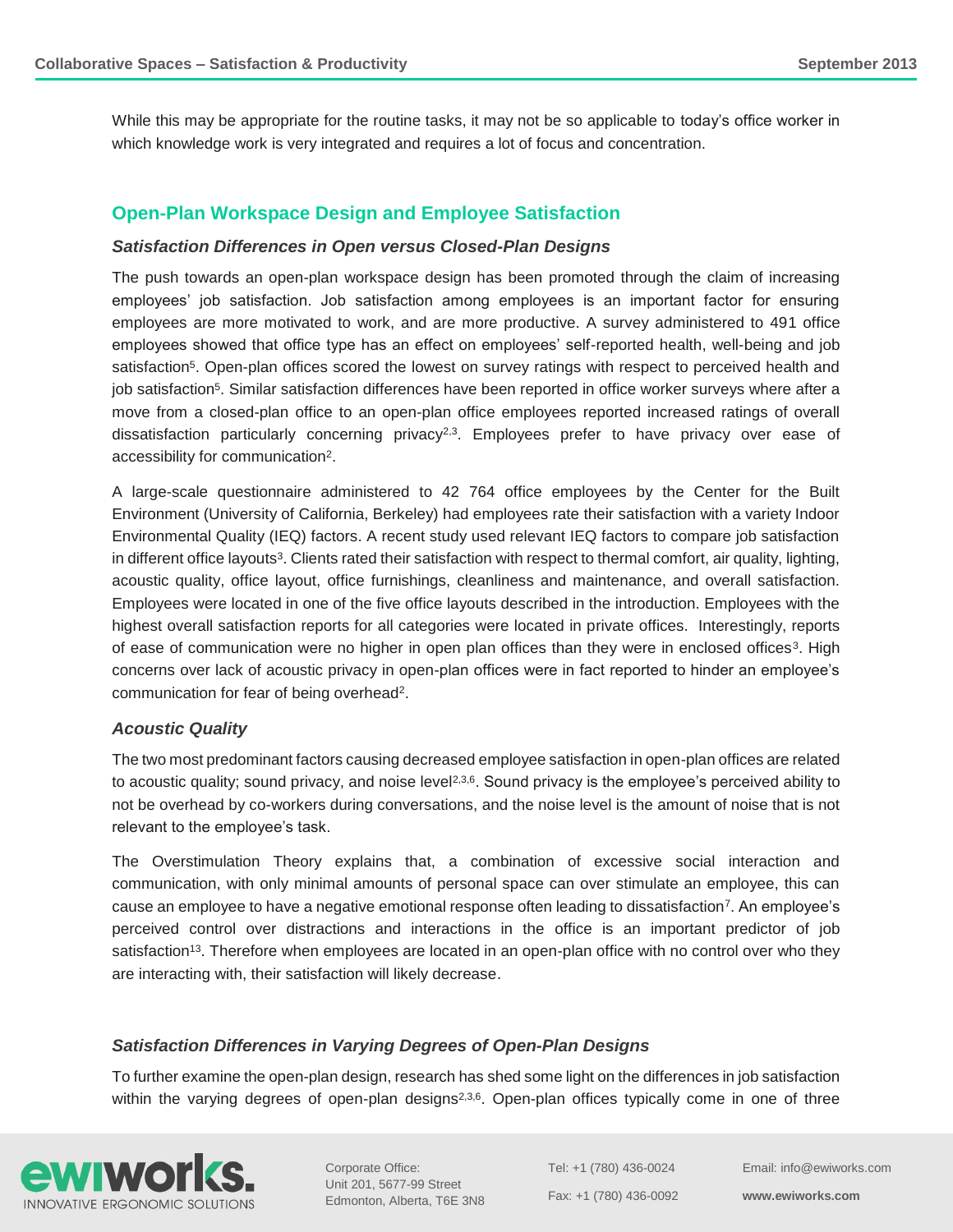designs, high partitions, low partitions, and no/limited partitions. When asked to rate their satisfaction on a variety of environmental factors, cubicles with high partitions reported the lowest satisfaction for 13 out of 15 of the environmental factors<sup>3</sup>. Interestingly, although still not satisfied, employees with limited or no partitions were less dissatisfied with most of the factors (including acoustic privacy) except for visual privacy than employees in high partition cubicles were.

Employees in high-partitioned cubicles reported the lowest satisfaction with respect to sound privacy out of all three open-plan deigns<sup>3</sup>. Although the higher partitioned walls help to improve employees' visual privacy, they are not effective enough to improve sound privacy. It has been suggested that non-relevant noise becomes more disruptive with higher partitions because employees cannot easily identify the source of the noise3,6. Furthermore, it is thought that satisfaction is decreased in higher-partitioned cubicles (in comparison to low partitions and limited partitions) because the higher partitions make it appear that there will be increased privacy. When this privacy is not achieved, it leads to increased dissatisfaction among employees<sup>6</sup>.

#### *Employee Satisfaction Related to Window Proximity*

It has been well documented in literature that employees prefer access to natural light over artificial light, and the vast majority of office workers prefer to have their workspace located near a window<sup>17</sup>. Lacking access to windows has psychological effects on employees, altering their attitudes towards their workspaces and their overall satisfaction<sup>16, 17</sup>. A study examining employee satisfaction with workspaces in two separate open-plan environments found that the closer an employee is to a window, the more satisfied they are with their work environment which seems to counteract some of the variables (such as lack of privacy and increased noise levels) that tend to cause dissatisfaction among employees in open-plan offices<sup>16</sup>. The two open-plan office designs had partition heights of either 1.2 meters or 1.4 meters. Employees with partition heights of 1.4 meters who were located near a window reported the highest satisfaction rates<sup>16</sup>. These higher satisfaction rates are thought to be a result of a combination access to a window as well as added visual privacy.

While open-plan office designs improve upon lighting and access to windows<sup>18</sup>, it is also evident that people are more satisfied with their environment if they have access to daylight but do not have a window in their workstation. When employees are directly beside a window it is often more difficult to regulate temperatures and glare, leading to dissatisfaction with the environment. Partition height of a cubicle will play an important role in environment satisfaction with respect to access to daylight. When surveyed about satisfaction with the amount of light in their workstations, employees with high partitions (greater than 5 feet) were the more dissatisfied than employees in workstations with low or limited partitions were<sup>3</sup>. Literature has not specifically addressed the effects on partition heights and proximity to windows with respect to environmental satisfaction, but a partition height of close to 5 feet in height may provide an optimal balance of privacy and access to natural light.

# *Suggested Methods for Improving Satisfaction among Open-Plan Designs*

Increasing the number of breakout rooms available to employees is a good strategy to improving employees' feelings of satisfaction with respect to acoustic privacy. This will provide adequate space to allow employees to hold private meetings and telephone calls without the fear of being overheard, and should help to increase communication<sup>2</sup>. Open-office protocols should be established and enforced in openplan offices, these protocols should address where conference calls and meetings should be held including informal meetings<sup>2</sup>. Extra effort should focus on providing employees with adequate perceived space and



Corporate Office: Unit 201, 5677-99 Street Edmonton, Alberta, T6E 3N8 Tel: +1 (780) 436-0024 Fax: +1 (780) 436-0092 Email: info@ewiworks.com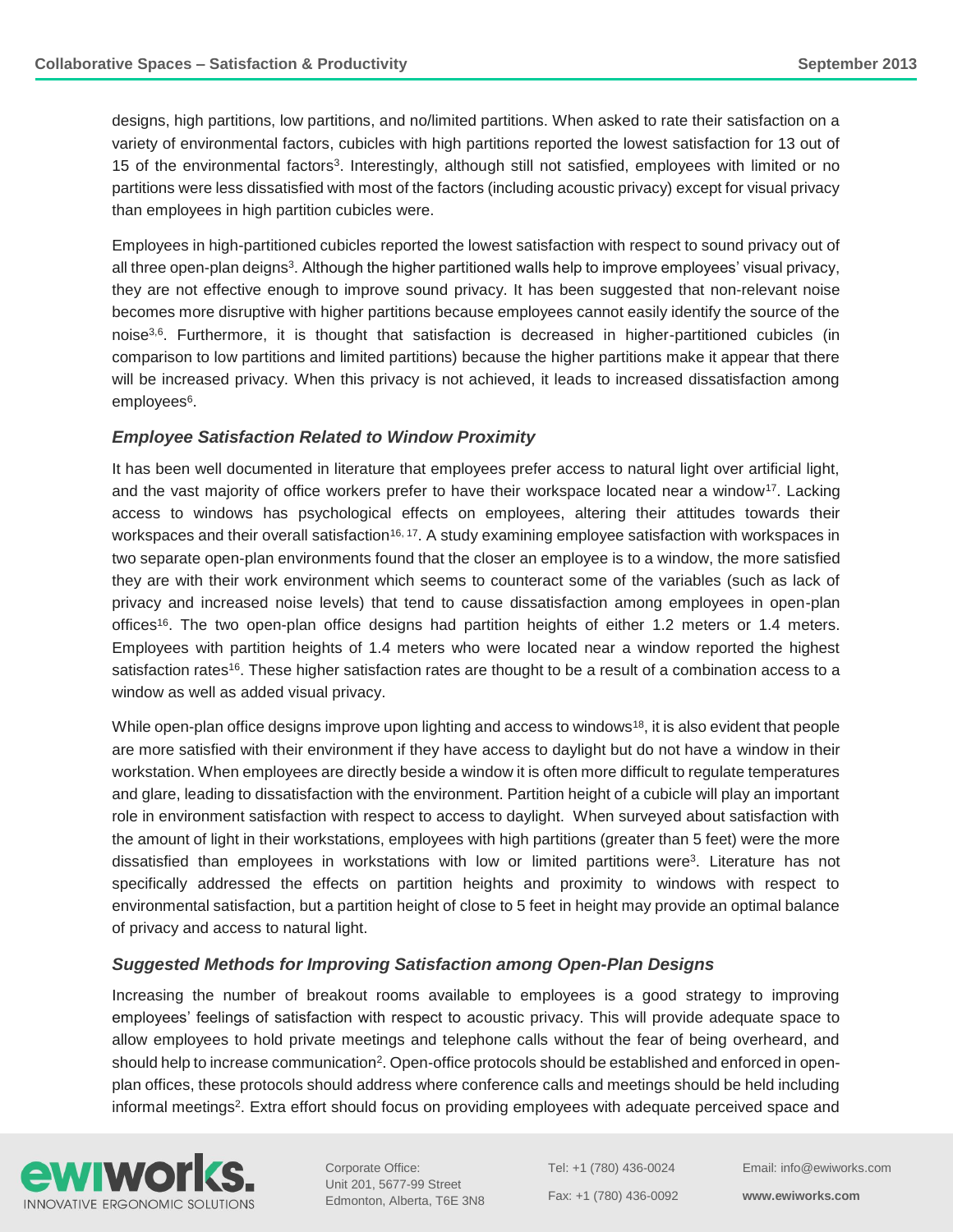storage, and enable them to have a perceived level of control over their own workspace. When employees are given a small amount of control over their workspace (such as control over task lighting, or the temperature at their workspace), their satisfaction is increased and they are more likely to be satisfied at work<sup>13</sup> .

An important strategy that has been alluded to in studies is hoteling. Hoteling is the opportunity for employees to sign out a private office (or breakout room) for a period of time when high concentration is needed. Having the option to work in a private setting when an employee feels it is necessary is a way to increase perceived control over the physical work environment. Another strategy to allow for control is the use of availability signs which can be hung at the entrance to a cubicle. A sign can be used as a method for an employee to display they are busy and do not wish to be disturbed during times of high workload. Finally training sessions could be provided which educate employees on coping strategies to deal with distractions that are associated with open-plan offices (such use of headphones, ear plugs and techniques to address concerns). If employees feel capable of inhibiting distractions perceived control over the workspace may increase and help to increase satisfaction.

# **Open-Plan Workspace Design and Employee Productivity**

As findings from employee satisfaction in open plan offices may suggest, external noise in an office can be a major distracter and effectively cause a loss in employee productivity. Many discussions and studies have attempted to quantify office productivity as a means for comparing different office designs. Unfortunately, the nature of most office work is so different, that productivity is difficult to compare<sup>14</sup>. The biggest environmental factor that is likely to affect employee productivity in open plan designs is background noise levels1,5. Many field studies have found that different types of noise have different effects on reported disturbance in work productivity. For example, predictable sounds such as ventilation, machinery humming, or outside traffic are less likely to be reported as disturbing than variable and unpredictable noise such as people talking, phones ringing, and people passing by in hallways<sup>8,15</sup>.

When considering open-plan office designs, individual characteristics of employees and task complexity are two important factors that contribute to the success of the design. Studies have found that some employees are more capable of screening out unwanted external stimuli such as irrelevant background speech, and telephones ringing, etc. People who are less influenced by these noises have been labelled as highly productive in open-plan offices versus those who are very influenced by external noise sources<sup>6,15</sup>. Therefore, an employee's success in an open-plan office is suggested to be predicted based on their ability to screen unwanted and irrelevant stimuli, whether they be visual or acoustic6,15. There has been mixed findings regarding whether complex tasks or less complex tasks are more likely to be affected by irrelevant stimuli present in open-plan offices. However, the majority of literature claims that employees performing more complex tasks are more likely to be distracted which will affect their work productivity<sup>6</sup>. Employees performing less complex tasks are less likely to be affected by distractions<sup>6</sup>.

Since office productivity is difficult to quantify for each individual employee, studies have used skilled tasks such as reading comprehension, proof reading, mental arithmetic, and verbal short-term memory tests to quantify losses in productivity<sup>1,8,9,15</sup>. Because of the increased rate of dissatisfaction among open-plan office workers with respect to noise levels, noise is of particular concern with respect to employee productivity. It has been suggested that interruptions in performance (and therefore also productivity) are caused when processes in the task conflict with the processing of the background noise.



Corporate Office: Unit 201, 5677-99 Street Edmonton, Alberta, T6E 3N8 Tel: +1 (780) 436-0024 Fax: +1 (780) 436-0092 Email: info@ewiworks.com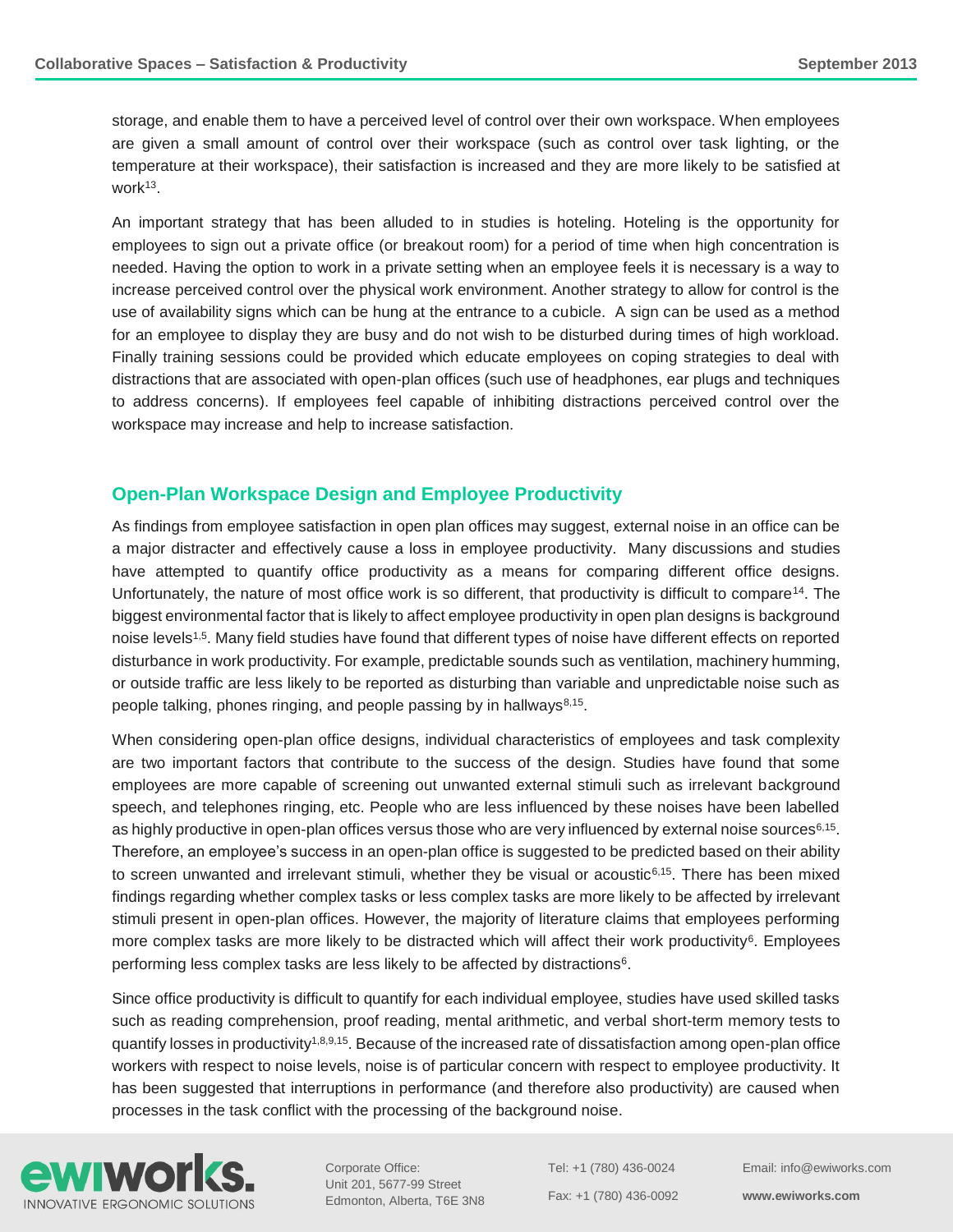#### *Irrelevant Background Speech and the Effects on Employee Productivity*

A few theories have been developed to explain the problems that occur with background speech and employee productivity. The Irrelevant Speech Effect explains that when speech is present in the background and a person is trying to perform a cognitive task, the employee is disrupted only if the speech is intelligible and meaningful<sup>10</sup>. Furthermore, the Changing-State Hypothesis suggests that any time there is an abrupt change in tone or sound, the mind automatically processes the change, and this process becomes disruptive because of a person's inability to ignore the changes in noise, which is a fundamental characteristic of speech<sup>11</sup>.

A review of studies examining the effects of office noise and employee productivity determined that irrelevant background speech increases mean errors as much as  $4-45%$  depending on the task<sup>12</sup>. The magnitude a task is affected by background noise was the highest when speech was not muffled and perfectly heard<sup>12</sup>. This is supported by questionnaires completed by employees where speech was reported to be the more annoying and disturbing noise condition followed by masked speech, and then continuous noise was reported as the least disturbing noise<sup>8</sup>. Employees' subjective disturbance ratings revealed that loud intelligible speech is the most disturbing with respect to productivity, the disturbance is decreased when the speech becomes softer and quieter but is still higher than when working in complete silence<sup>9</sup>.

#### **Conclusion**

In conclusion, private enclosed workspaces have the highest reported employee satisfaction and perceived productivity. Studies have found no differences in perceived ease of communication with coworkers between employees in private offices and open-plan offices. If an open-plan office design is to be implemented care should be taken into the design process to maintain a positive employee morale. Major reasons for dissatisfaction in an open-plan design office are caused by a lack of perceived acoustic privacy, a lack of perceived visual privacy, and increased ambient noise levels among the office. High panels increase employee satisfaction with respect to visual privacy, employees in cubicles with low partitions and limited partitions report being dissatisfied. Alternatively, employees in cubicles with high partitions are more dissatisfied by ambient noise levels and acoustic privacy than employees in cubicles with low or limited partitions. Multiple breakout rooms should be provided to offer private spaces for employees to conduct meetings and phone calls. Furthermore, open-plan office policies should be designed and implemented to help all employees adapt to a new workspace design. Finally, increasing employee's perceived control over their workspace through hoteling and coping strategies will help to increase satisfaction and help to ease environmental distractions.

With the proper use of breakout rooms and a properly designed open-plan office policy, ambient noise in the office should be reduced which will help to decrease the detrimental effects of noise distractions on employee work productivity. Irrelevant background speech is one of the most distracting factors for employees with respect to workplace productivity. If this noise can be minimized in open-plan designs, employee satisfaction and perceived productivity will likely be increased.



Corporate Office: Unit 201, 5677-99 Street Edmonton, Alberta, T6E 3N8 Tel: +1 (780) 436-0024 Fax: +1 (780) 436-0092 Email: info@ewiworks.com